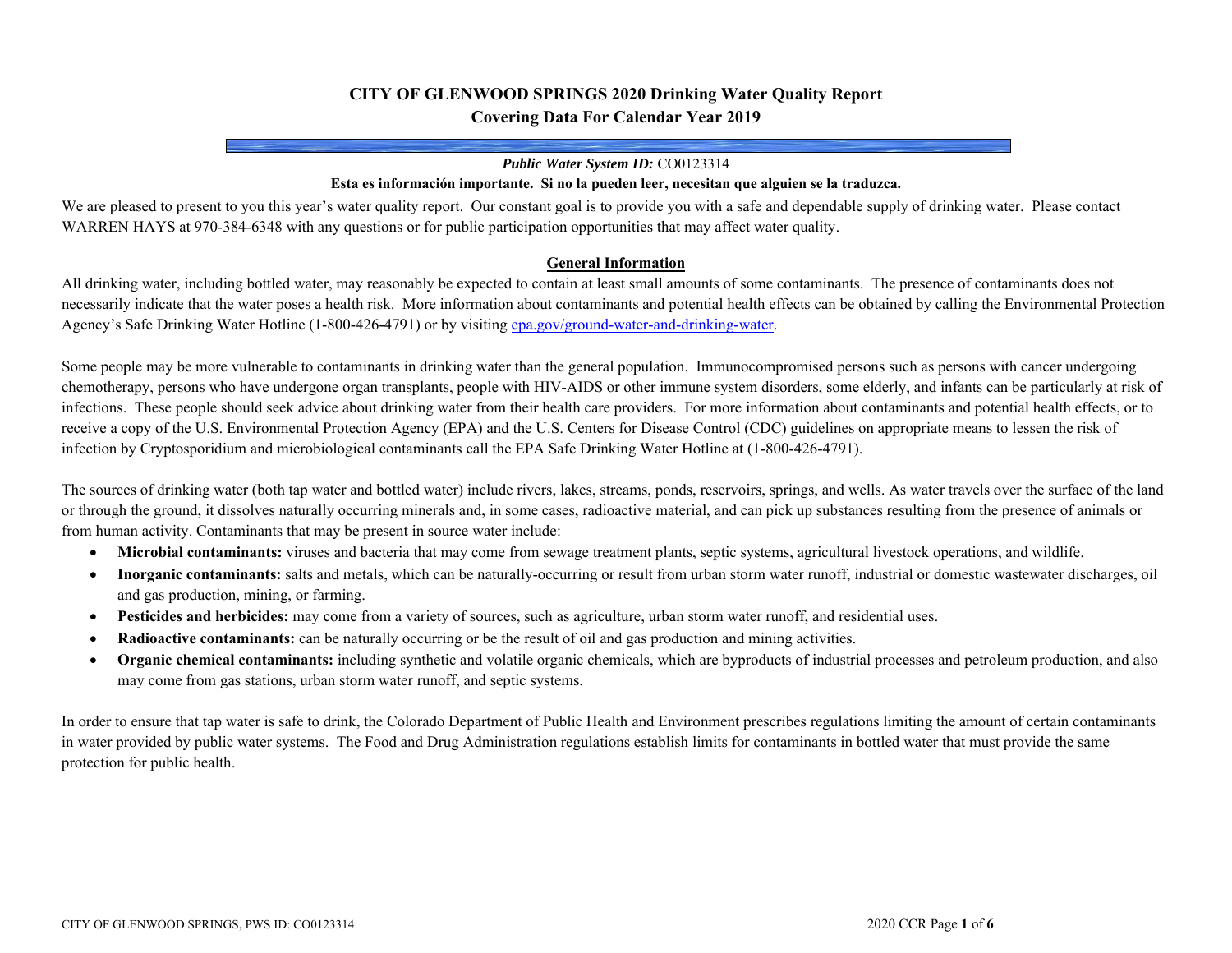#### **Lead in Drinking Water**

If present, elevated levels of lead can cause serious health problems (especially for pregnant women and young children). It is possible that lead levels at your home may be higher than other homes in the community as a result of materials used in your home's plumbing. If you are concerned about lead in your water, you may wish to have your water tested. When your water has been sitting for several hours, you can minimize the potential for lead exposure by flushing your tap for 30 seconds to 2 minutes before using water for drinking or cooking. Additional information on lead in drinking water, testing methods, and steps you can take to minimize exposure is available from the Safe Drinking Water Hotline (1-800-426-4791) or at epa.gov/safewater/lead.

#### **Source Water Assessment and Protection (SWAP)**

The Colorado Department of Public Health and Environment may have provided us with a Source Water Assessment Report for our water supply. For general information or to obtain a copy of the report please visit wqcdcompliance.com/ccr. The report is located under "Guidance: Source Water Assessment Reports". Search the table using 123314, GLENWOOD SPRINGS CITY OF, or by contacting WARREN HAYS at 970-384-6348. The Source Water Assessment Report provides a screening-level evaluation of potential contamination that *could* occur. It *does not* mean that the contamination *has or will* occur. We can use this information to evaluate the need to improve our current water treatment capabilities and prepare for future contamination threats. This can help us ensure that quality finished water is delivered to your homes. In addition, the source water assessment results provide a starting point for developing a source water protection plan. Potential sources of contamination in our source water area are listed on the next page.

Please contact us to learn more about what you can do to help protect your drinking water sources, any questions about the Drinking Water Quality Report, to learn more about our system, or to attend scheduled public meetings. We want you, our valued customers, to be informed about the services we provide and the quality water we deliver to you every day.

| <b>Sources (Water Type - Source Type)</b>   | <b>Potential Source(s) of Contamination</b>                                                                                                                                       |
|---------------------------------------------|-----------------------------------------------------------------------------------------------------------------------------------------------------------------------------------|
| NO NAME CREEK (Surface Water-Intake)        | Wildfire, recreational traffic, plane crashes, wildlife, runoff, grazing                                                                                                          |
| <b>GRIZZLY CREEK</b> (Surface Water-Intake) | Wildfire, recreational traffic, plane crashes, wildlife, runoff, grazing                                                                                                          |
| ROARING FORK RIVER (Surface Water-Intake)   | Septic systems, runoff, agriculture, grazing, abandoned mine site, storm water runoff,<br>storage tanks, oil & gas operations, Wastewater Plant discharges, residential practices |

## **Our Water Sources**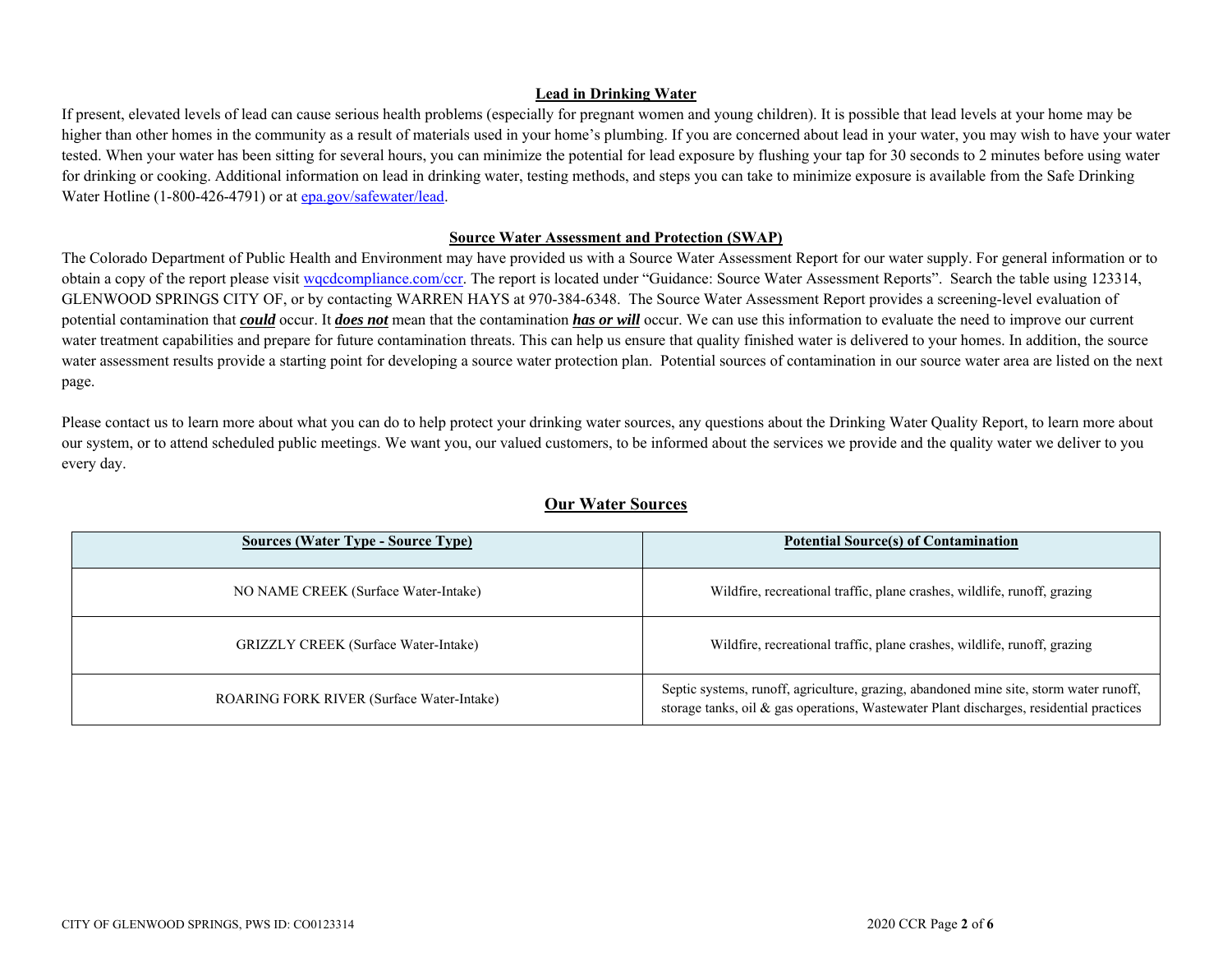### **Terms and Abbreviations**

- $\bullet$ **Maximum Contaminant Level (MCL)** − The highest level of a contaminant allowed in drinking water.
- $\bullet$ **Treatment Technique (TT)** − A required process intended to reduce the level of a contaminant in drinking water.
- $\bullet$ **Health-Based** − A violation of either a MCL or TT.
- $\bullet$ **Non-Health-Based** − A violation that is not a MCL or TT.
- $\bullet$ Action Level (AL) − The concentration of a contaminant which, if exceeded, triggers treatment and other regulatory requirements.
- $\bullet$  **Maximum Residual Disinfectant Level (MRDL)** − The highest level of a disinfectant allowed in drinking water. There is convincing evidence that addition of a disinfectant is necessary for control of microbial contaminants.
- $\bullet$ **Maximum Contaminant Level Goal (MCLG)** − The level of a contaminant in drinking water below which there is no known or expected risk to health. MCLGs allow for a margin of safety.
- $\bullet$ **Maximum Residual Disinfectant Level Goal (MRDLG)** − The level of a drinking water disinfectant, below which there is no known or expected risk to health. MRDLGs do not reflect the benefits of the use of disinfectants to control microbial contaminants.
- $\bullet$ **Violation (No Abbreviation)** − Failure to meet a Colorado Primary Drinking Water Regulation.
- $\bullet$  **Formal Enforcement Action (No Abbreviation)** − Escalated action taken by the State (due to the risk to public health, or number or severity of violations) to bring a non-compliant water system back into compliance.
- $\bullet$ **Variance and Exemptions (V/E)** − Department permission not to meet a MCL or treatment technique under certain conditions.
- $\bullet$ **Gross Alpha (No Abbreviation)** − Gross alpha particle activity compliance value. It includes radium-226, but excludes radon 222, and uranium.
- $\bullet$ **Picocuries per liter (pCi/L)** − Measure of the radioactivity in water.
- $\bullet$ Nephelometric Turbidity Unit (NTU) − Measure of the clarity or cloudiness of water. Turbidity in excess of 5 NTU is just noticeable to the typical person.
- $\bullet$  **Compliance Value (No Abbreviation)** – Single or calculated value used to determine if regulatory contaminant level (e.g. MCL) is met. Examples of calculated values are the 90th Percentile, Running Annual Average (RAA) and Locational Running Annual Average (LRAA).
- $\bullet$ **Average (x-bar)** − Typical value.
- $\bullet$ **Range (R)**  $-$  Lowest value to the highest value.
- $\bullet$ **Sample Size (n)** − Number or count of values (i.e. number of water samples collected).
- $\bullet$ **Parts per million = Milligrams per liter (ppm = mg/L)** – One part per million corresponds to one minute in two years or a single penny in \$10,000.
- $\bullet$ **Parts per billion = Micrograms per liter (ppb = ug/L)** − One part per billion corresponds to one minute in 2,000 years, or a single penny in \$10,000,000.
- $\bullet$ **Not Applicable (N/A)** – Does not apply or not available.
- $\bullet$ Level 1 Assessment – A study of the water system to identify potential problems and determine (if possible) why total coliform bacteria have been found in our water system.
- $\bullet$  **Level 2 Assessment** – A very detailed study of the water system to identify potential problems and determine (if possible) why an E. coli MCL violation has occurred and/or why total coliform bacteria have been found in our water system on multiple occasions.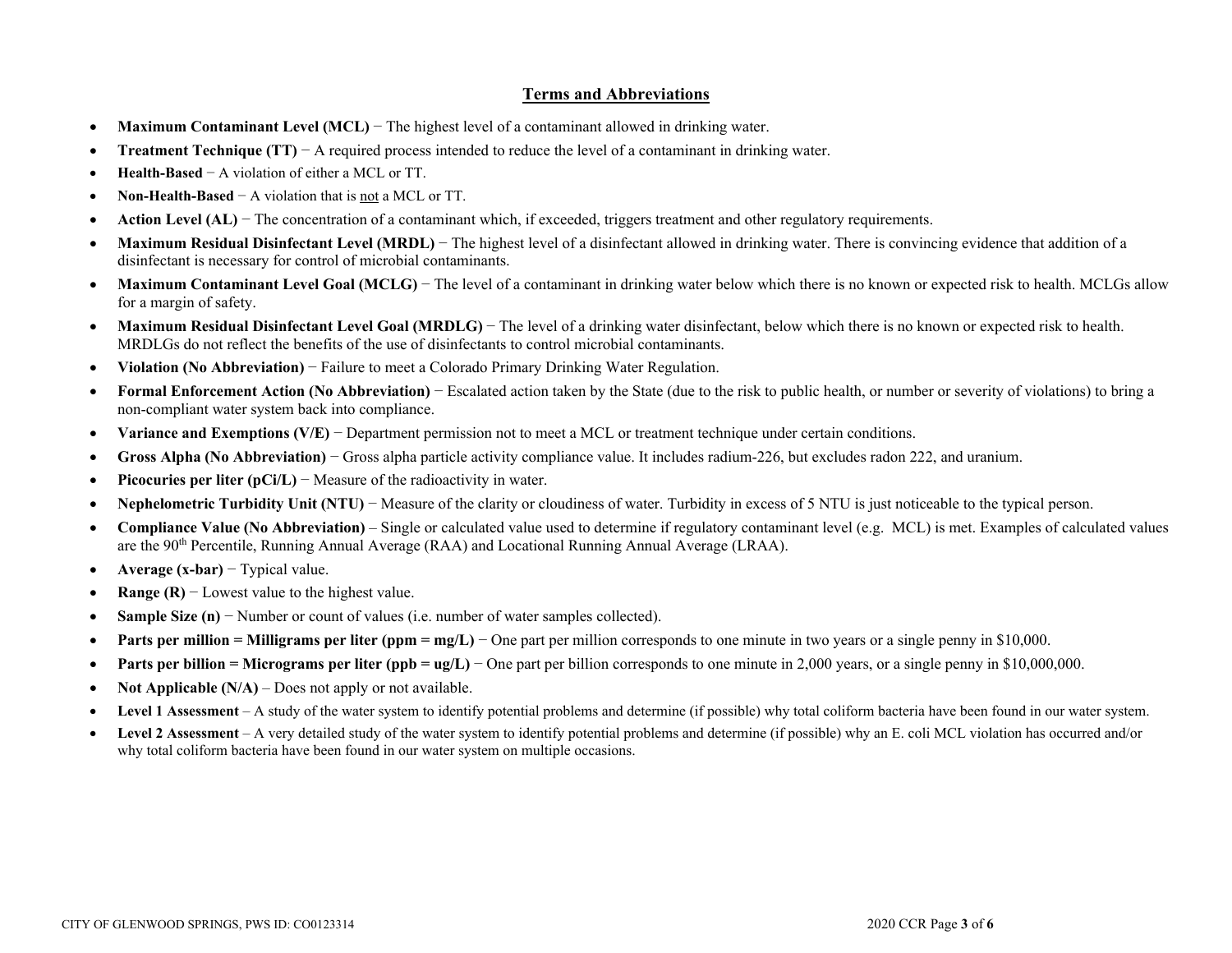### **Detected Contaminants**

The CITY OF GLENWOOD SPRINGS routinely monitors for contaminants in your drinking water according to Federal and State laws. The following table(s) show all detections found in the period of January 1 to December 31, 2019 unless otherwise noted. The State of Colorado requires us to monitor for certain contaminants less than once per year because the concentrations of these contaminants are not expected to vary significantly from year to year, or the system is not considered vulnerable to this type of contamination. Therefore, some of our data, though representative, may be more than one year old. Violations and Formal Enforcement Actions, if any, are reported in the next section of this report.

Note: Only detected contaminants sampled within the last 5 years appear in this report. If no tables appear in this section, then no contaminants were detected in the last round of monitoring.

| <b>Disinfectants Sampled in the Distribution System</b><br><b>TT Requirement:</b> At least 95% of samples per period (month or quarter) must be at least 0.2 ppm OR<br>If sample size is less than 40 no more than 1 sample is below 0.2 ppm<br><b>Typical Sources:</b> Water additive used to control microbes |                    |                                                                     |                                      |                    |                               |             |  |  |  |
|-----------------------------------------------------------------------------------------------------------------------------------------------------------------------------------------------------------------------------------------------------------------------------------------------------------------|--------------------|---------------------------------------------------------------------|--------------------------------------|--------------------|-------------------------------|-------------|--|--|--|
| <b>Disinfectant</b><br><b>Name</b>                                                                                                                                                                                                                                                                              | <b>Time Period</b> | <b>Results</b>                                                      | <b>Number of Samples Below Level</b> | <b>Sample Size</b> | <b>TT</b><br><b>Violation</b> | <b>MRDL</b> |  |  |  |
| Chlorine                                                                                                                                                                                                                                                                                                        | December, 2019     | Lowest period percentage of samples meeting<br>TT requirement: 100% |                                      | 10                 | N <sub>0</sub>                | $4.0$ ppm   |  |  |  |

| Lead and Copper Sampled in the Distribution System |                               |                             |                       |                           |                                      |                                           |                                                 |                                                                            |  |
|----------------------------------------------------|-------------------------------|-----------------------------|-----------------------|---------------------------|--------------------------------------|-------------------------------------------|-------------------------------------------------|----------------------------------------------------------------------------|--|
| <b>Contaminant Name</b>                            | <b>Time Period</b>            | 90 <sup>th</sup> Percentile | Sample<br><b>Size</b> | Unit of<br><b>Measure</b> | 90 <sup>th</sup><br>Percentile<br>AL | Sample<br><b>Sites</b><br><b>Above AL</b> | 90 <sup>th</sup> Percentile<br>AL<br>Exceedance | <b>Typical Sources</b>                                                     |  |
| Copper                                             | $07/09/2019$ to<br>09/06/2019 | 0.08                        | 20                    | ppm                       | 1.3                                  | 0                                         | N <sub>o</sub>                                  | Corrosion of household<br>plumbing systems; Erosion of<br>natural deposits |  |
| Lead                                               | $07/09/2019$ to<br>09/06/2019 | 2.4                         | 20                    | ppb                       | 15                                   | 0                                         | No                                              | Corrosion of household<br>plumbing systems; Erosion of<br>natural deposits |  |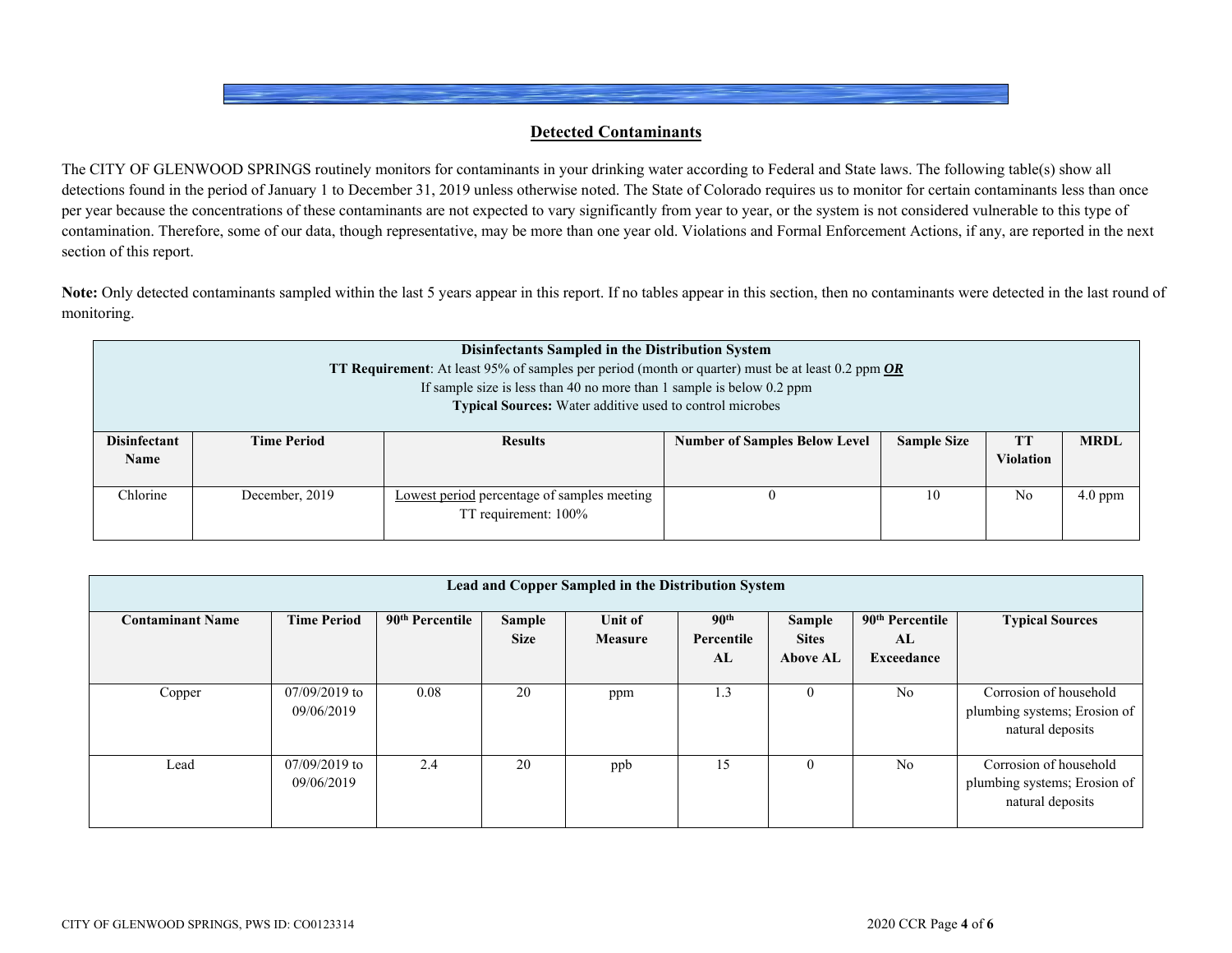| Disinfection Byproducts Sampled in the Distribution System |      |         |                       |                       |                    |            |             |                      |                                             |
|------------------------------------------------------------|------|---------|-----------------------|-----------------------|--------------------|------------|-------------|----------------------|---------------------------------------------|
| Name                                                       | Year | Average | Range<br>$Low - High$ | Sample<br><b>Size</b> | Unit of<br>Measure | <b>MCL</b> | <b>MCLG</b> | <b>MCL Violation</b> | <b>Typical Sources</b>                      |
| Total Haloacetic Acids<br>(HAA5)                           | 2019 | 23.54   | 9.93 to 47.1          | 8                     | ppb                | 60         | N/A         | No                   | Byproduct of drinking water<br>disinfection |
| <b>Total Trihalomethanes</b><br>(TTHM)                     | 2019 | 29.58   | 11.17 to 59.58        | 8                     | ppb                | 80         | N/A         | N <sub>0</sub>       | Byproduct of drinking water<br>disinfection |

| Total Organic Carbon (Disinfection Byproducts Precursor) Removal Ratio of Raw and Finished Water                      |      |         |              |             |                |                   |                     |                                      |
|-----------------------------------------------------------------------------------------------------------------------|------|---------|--------------|-------------|----------------|-------------------|---------------------|--------------------------------------|
| <b>Contaminant Name</b>                                                                                               | Year | Average | Range        | Sample      | Unit of        | <b>TT Minimum</b> | <b>TT Violation</b> | <b>Typical Sources</b>               |
|                                                                                                                       |      |         | $Low - High$ | <b>Size</b> | <b>Measure</b> | Ratio             |                     |                                      |
|                                                                                                                       |      |         |              |             |                |                   |                     |                                      |
| Total Organic Carbon Ratio                                                                                            | 2019 | . . 25  | 1.00 to 1.41 | 4           | Ratio          | 1.00              | No                  | Naturally present in the environment |
|                                                                                                                       |      |         |              |             |                |                   |                     |                                      |
| *If minimum ratio not met and no violation identified then the system achieved compliance using alternative criteria. |      |         |              |             |                |                   |                     |                                      |
|                                                                                                                       |      |         |              |             |                |                   |                     |                                      |

| Disinfectants Sampled at the Entry Point to the Distribution System (Chlorine/Chloramine Row is Optional Chlorine Dioxide is Required) |      |                                                |                    |                                                             |                             |                                            |  |  |
|----------------------------------------------------------------------------------------------------------------------------------------|------|------------------------------------------------|--------------------|-------------------------------------------------------------|-----------------------------|--------------------------------------------|--|--|
| <b>Disinfectant Name</b>                                                                                                               | Year | <b>Number of Samples</b><br><b>Below Level</b> | <b>Sample Size</b> | <b>TT/MRDL Requirement</b>                                  | <b>TT/MRDL</b><br>Violation | <b>Typical Sources</b>                     |  |  |
| Chlorine                                                                                                                               | 2019 |                                                | 2196               | $TT = No$ more than 4 hours with a sample below 0.2<br>MG/L | N <sub>o</sub>              | Water additive used to<br>control microbes |  |  |